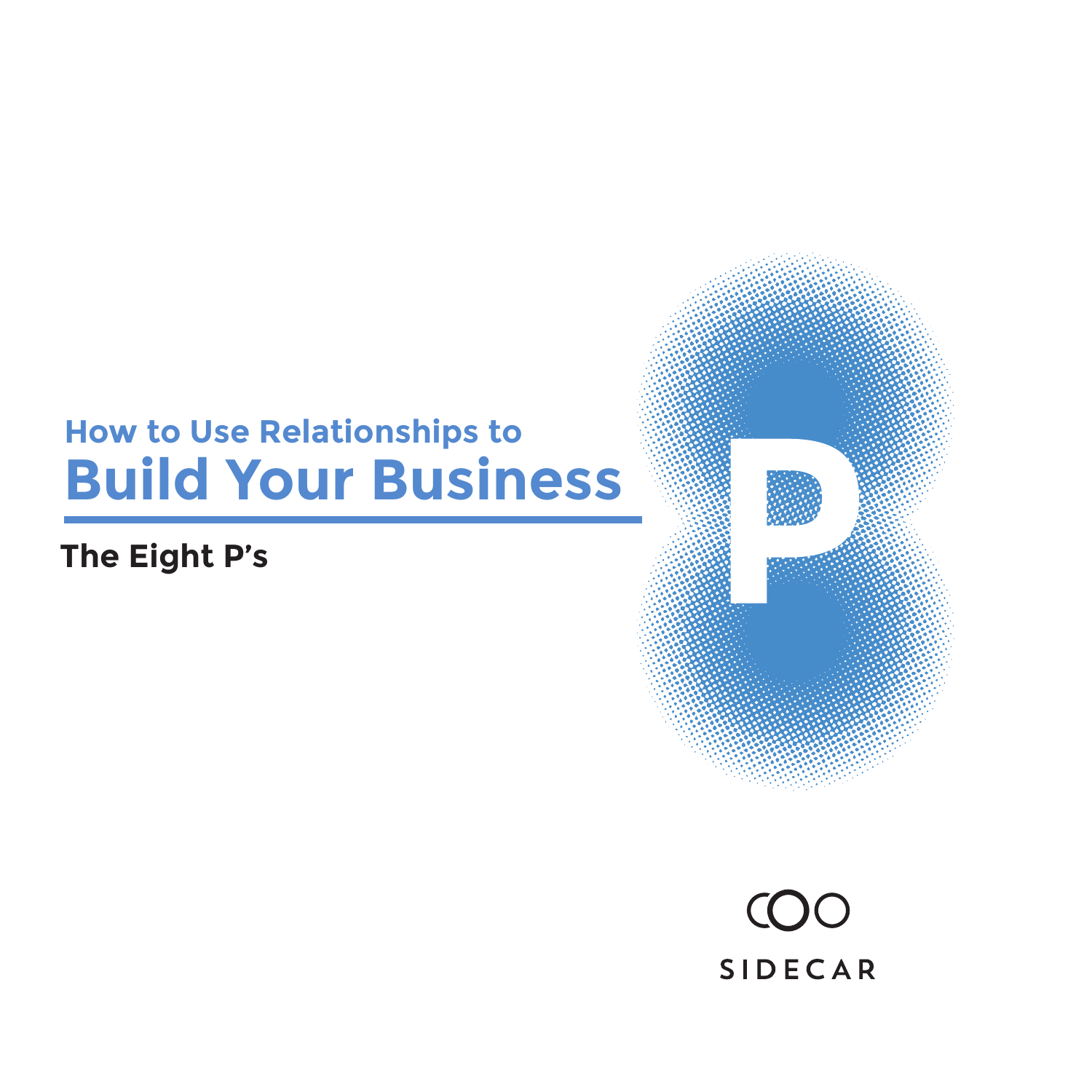#### **The Eight P's**

The SIDECAR team has identified eight core principles to strengthen your connectivity in your practice. Improving your connectivity will enhance the impact you make on your community and build your role as a thought leader. With a more connected mindset, you can grow your likeability, scale your business and ultimately increase your affluence.

The eight Ps of connectivity include: Positivity, Present, Prepared, Persistence, Press In, Pour In, Perform, and Prioritize.

- [1 POSITIVITY](#page-2-0)
- [2 PRESENT](#page-3-0)
- [3 PREPARED](#page-4-0)
- [4 PERSISTENCE](#page-5-0)
- [5 PRESS IN](#page-6-0)
- [6 POUR IN](#page-7-0)
- [7 PRIORITIZE](#page-8-0)
- [8 PERFORM](#page-9-0)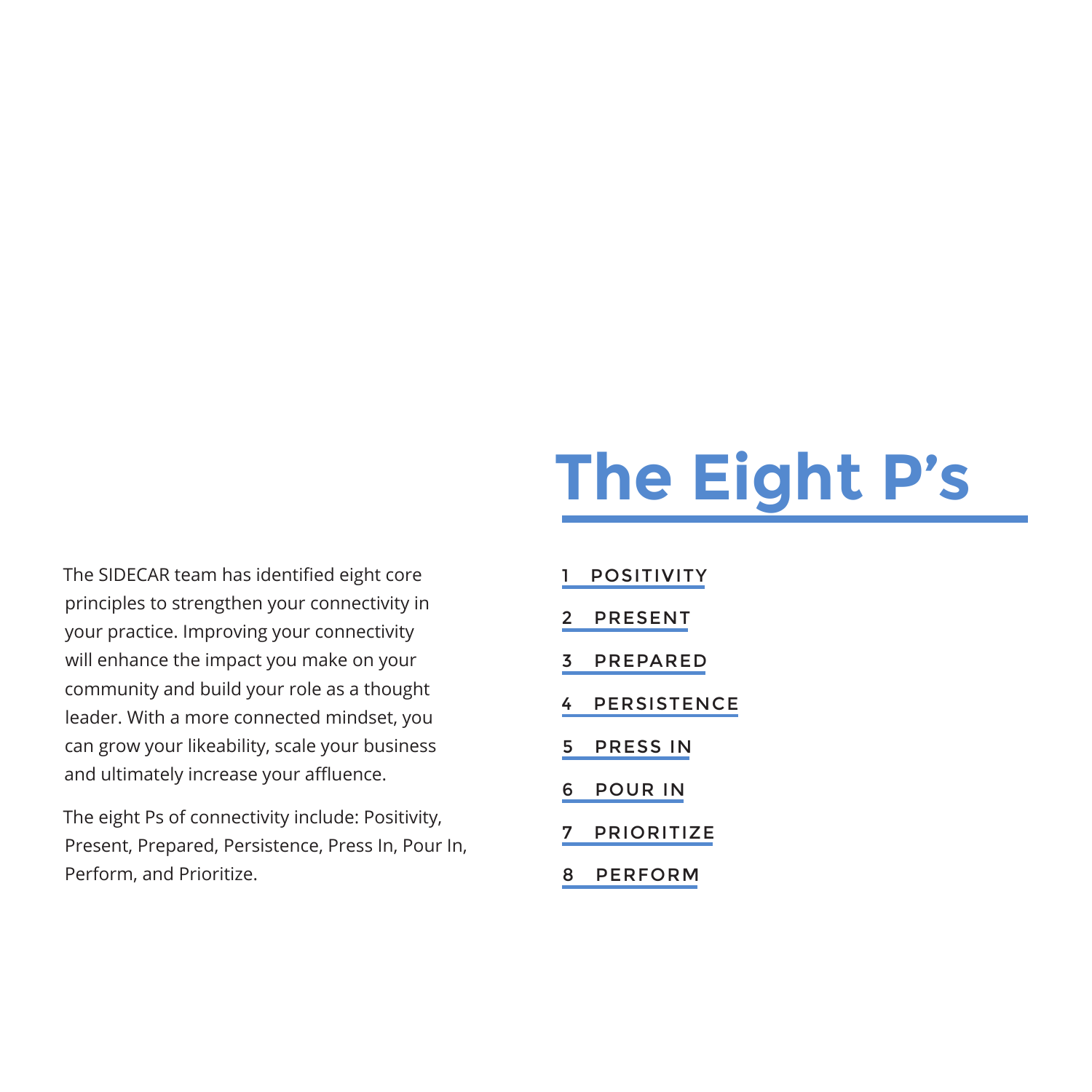## <span id="page-2-0"></span>**Positivity**

A positive attitude is the critical first step for connecting with others. Your attitude determines your altitude, and your gratitude determines your attitude. The level of success you achieve hinges on your ability to remain positive in all circumstances. You want to be the person who lights up a room when you enter it, not when you leave it. You need to commit to embodying enthusiasm in everything you do.

Commit to yourself right now to eliminating negativity and embracing positivity. Stop blaming others, and take responsibility for everything that happens, remembering that nothing in this world happens not to you but because of you! Some tangible actions you can take to increase your positivity include smiling, dressing for success, staying well-groomed and living out loud with purpose, passion and discipline. A life of affluence begins with a positive attitude!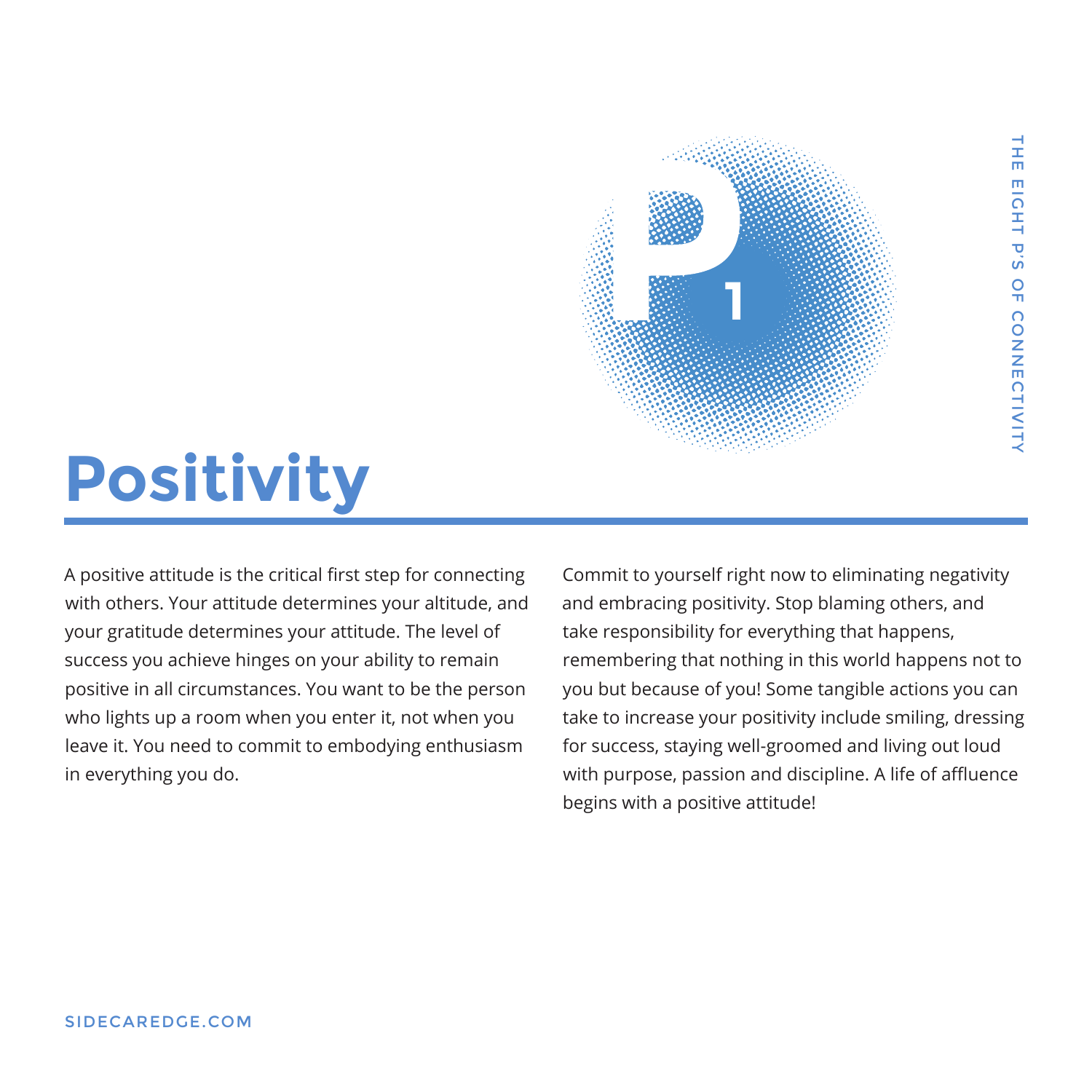<span id="page-3-0"></span>

"Be where your feet are," Nick Saban, the head coach of the Alabama Crimson Tide football team famously says. Being present is disciplining yourself to wholeheartedly focus on the one task in front of you. We humans think we can multi-task, but multitasking is nothing more than an illusion. The truth is we struggle to have enough time to complete one task, let alone two or more! Multi-tasking places us at risk for creating substandard results. Developing the discipline to stay focused on the person in front of us creates connectivity.

Have you ever been talking with someone at a party who is busy looking around and seems to be only half engaged in the conversation? How did that make you feel? Learn to live in the moment. This is a crucial point, and it's not easy to achieve. Many of us tend to worry or get stuck in our regrets or our dreams. We spend far too much time living in the past or the future rather than focusing on the current moment. If you want to connect deeper with people, learn the art of being present.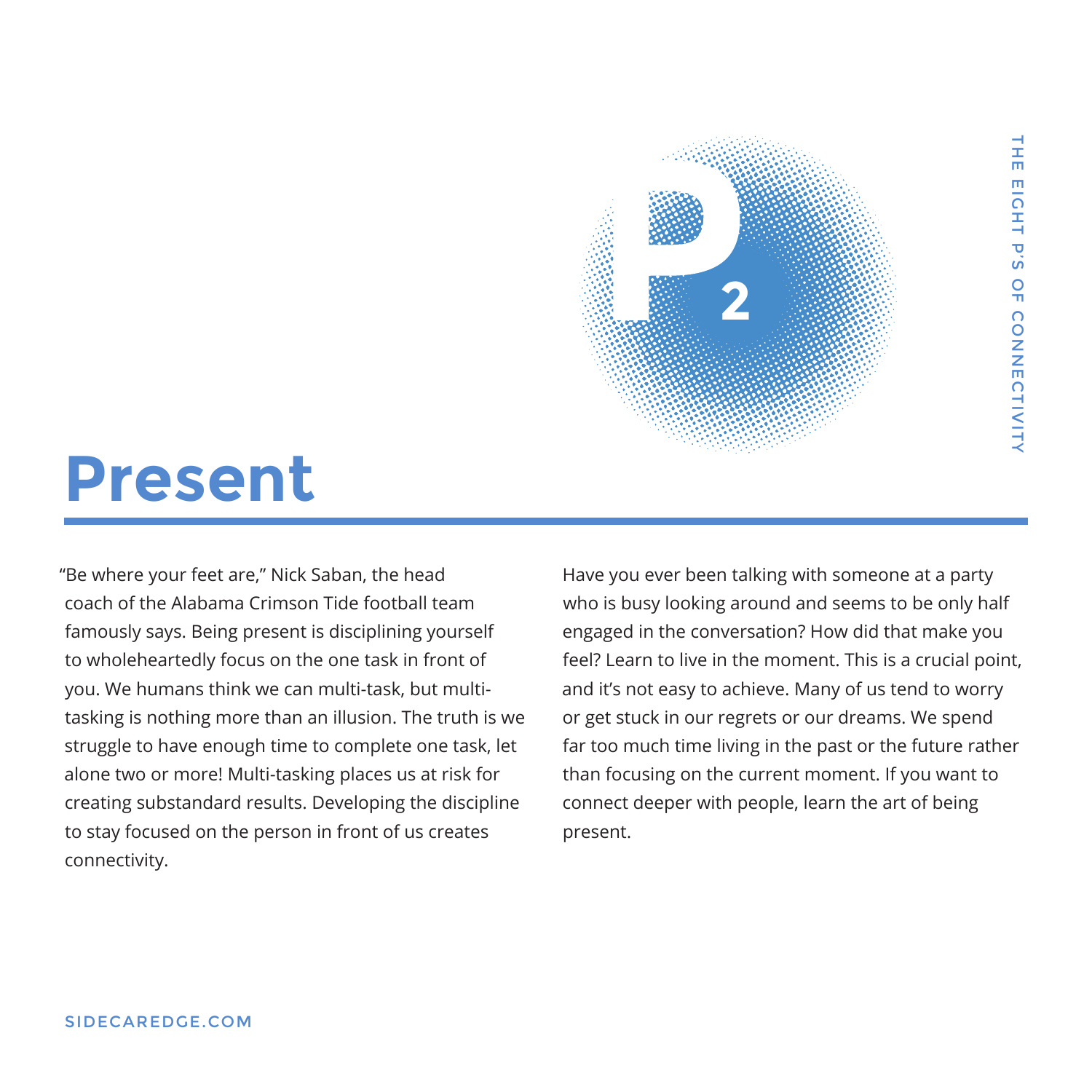### <span id="page-4-0"></span>**Prepared**

Preparation builds connectivity. You may have heard the phrase, "Luck is what happens when preparation meets opportunity." You become prepared when you master your ability to communicate. Communication mastery is vital to connecting with people. Communication involves three components: self-awareness, recognition of others, and the ability to adapt our communication to the people we encounter.

Self-awareness involves possessing a conscious knowledge of your own character, feelings, motives and desires. It creates personal accountability, confidence and clear expectations of how to prepare for serving others. Once you have a clear understanding of yourself, you can recognize the behaviors, needs, wants and desires of others.

Recognizing others requires an understanding of human behavior. No two people behave in the same way, but humans possess similar universal behavioral styles that we can study. At SIDECAR, we believe it is vital to learn the art of human behavior. In fact, we have an entire Communication Mastery course in our OVERDRIVE product that helps you identify everything you need to know about communicating.

**3**

Lastly, self-awareness coupled with the ability to recognize others prepares you to adapt and communicate according to the people you are with. If you understand how you and others communicate, you can make the necessary adaptations for the optimal level of connection. By adjusting your communication style to fit others, you create connectivity.

#### [SIDECAREDGE.COM](http://sidecaredge.com)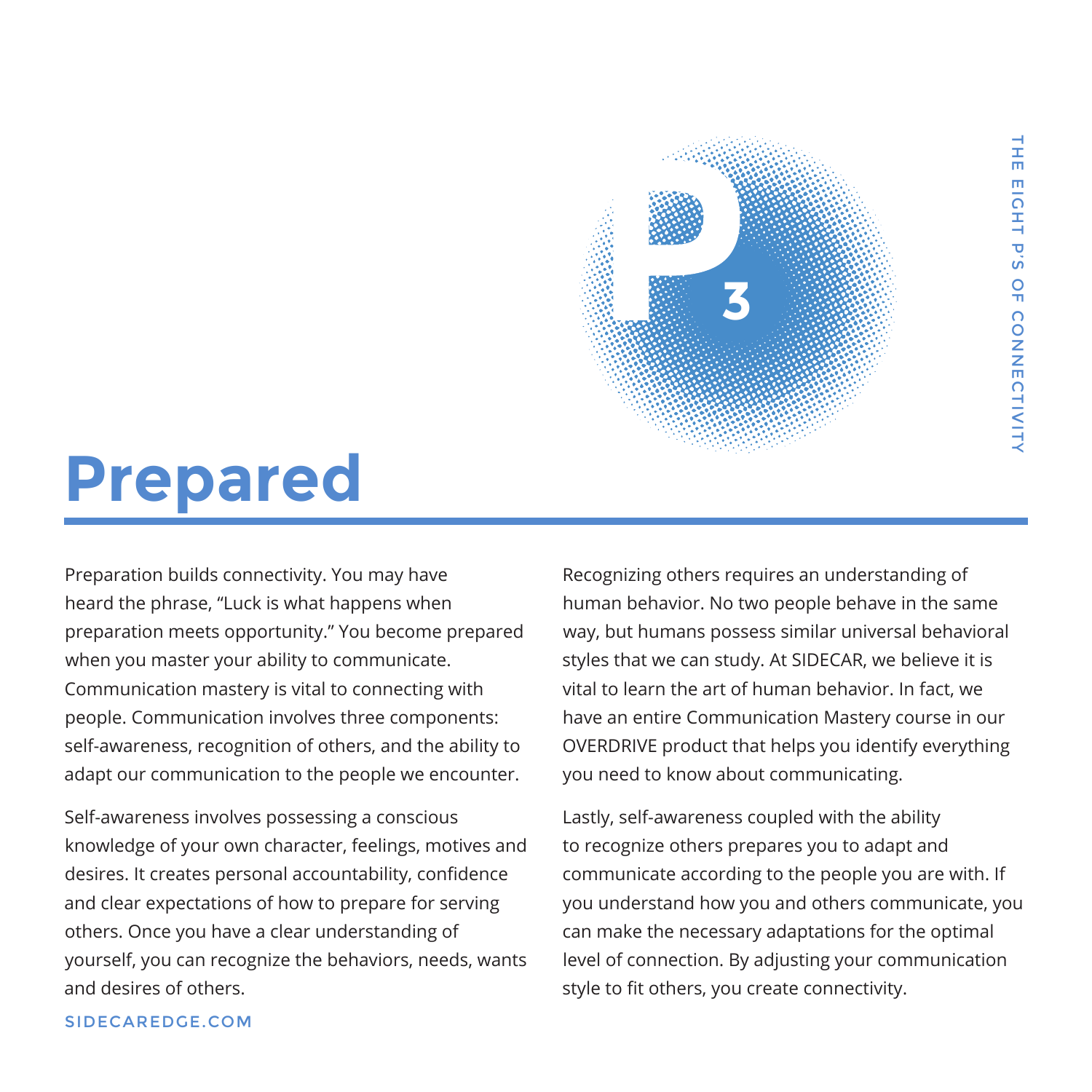### <span id="page-5-0"></span>**Persistence**

"Paralyze resistance with persistence," Woody Hayes said. Becoming a master of connecting with people requires persistence. To develop persistence, you first must commit. Commit to the process that will increase your connectivity. The persistence process for connecting with people includes becoming involved in your community, serving on boards, visiting coffee shops, engaging with waiters and waitresses, serving at your school or church, nesting in local business establishments, giving value-added talks to any group that will listen to your story and much more. Take a genuine interest in the area where you live, and be a part of your community.

Stop sitting idle in your office or at your home. Persist in getting to know as many people as you can. Engage with people! Focus on others rather than yourself. You must practice persistence day in and day out. Winners do daily what others do occasionally!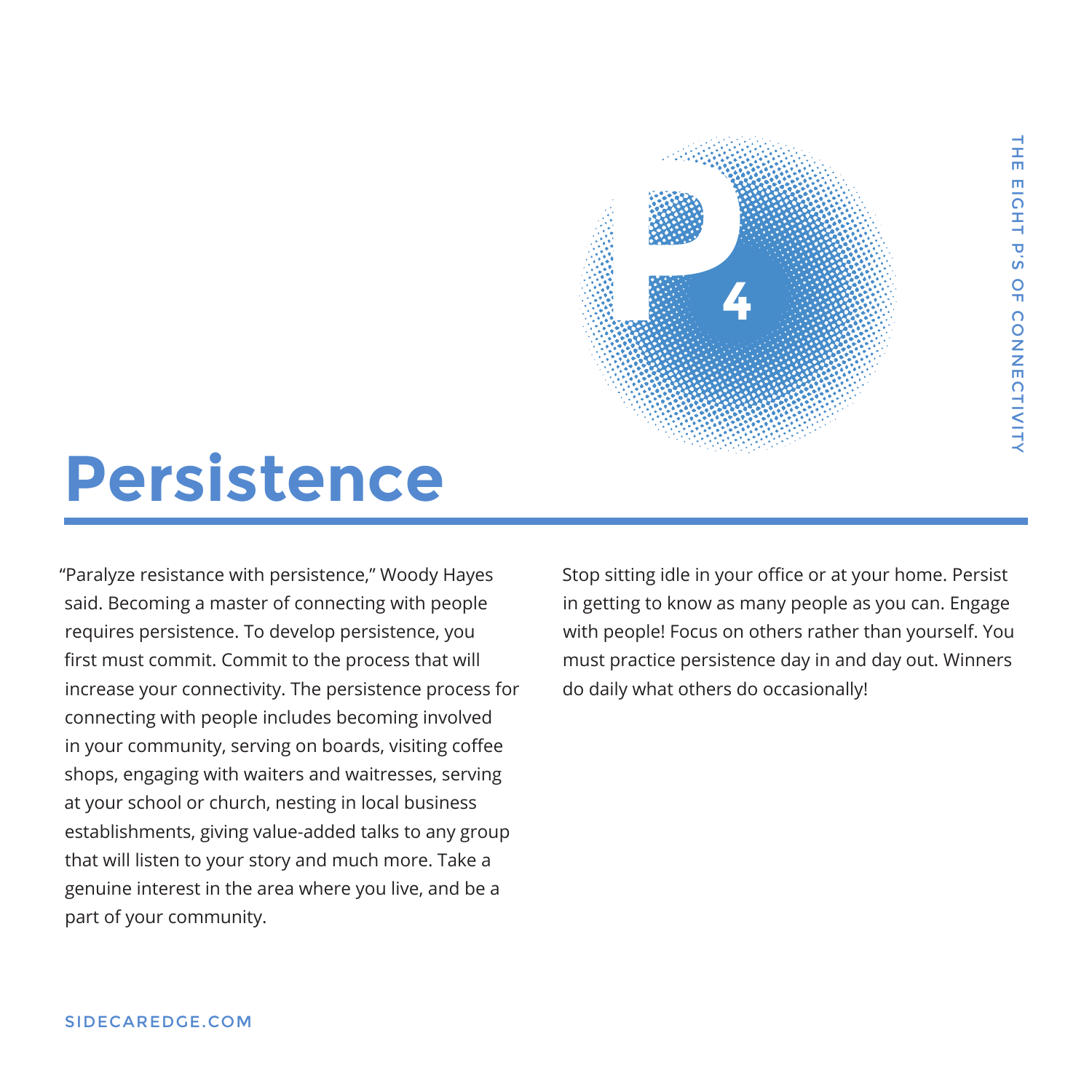

#### <span id="page-6-0"></span>**Press In**

If you are going to connect with people, you will need to be willing to press in, which means you take responsibility for your half of the relationship. Pressing in requires a high level of accountability for your actions, your thoughts, your success and your failures. Pressing in and being accountable for your relationships helps develop the skill set of being contactable. When you are contactable, you intentionally press in to widen your circle of influence. If you want to have more impact, scale your business and enjoy deeper relationships, pressing in will be vital to your success. Pressing in requires hustle, for you will need to hustle for what you want!

One of the most common characteristics of successful people is their ability to hustle relentlessly. People with hustle aren't scared of the invisible or the uncomfortable, and they are not afraid of making themselves vulnerable. Learn to press in, and your ability to connect with more people will soar!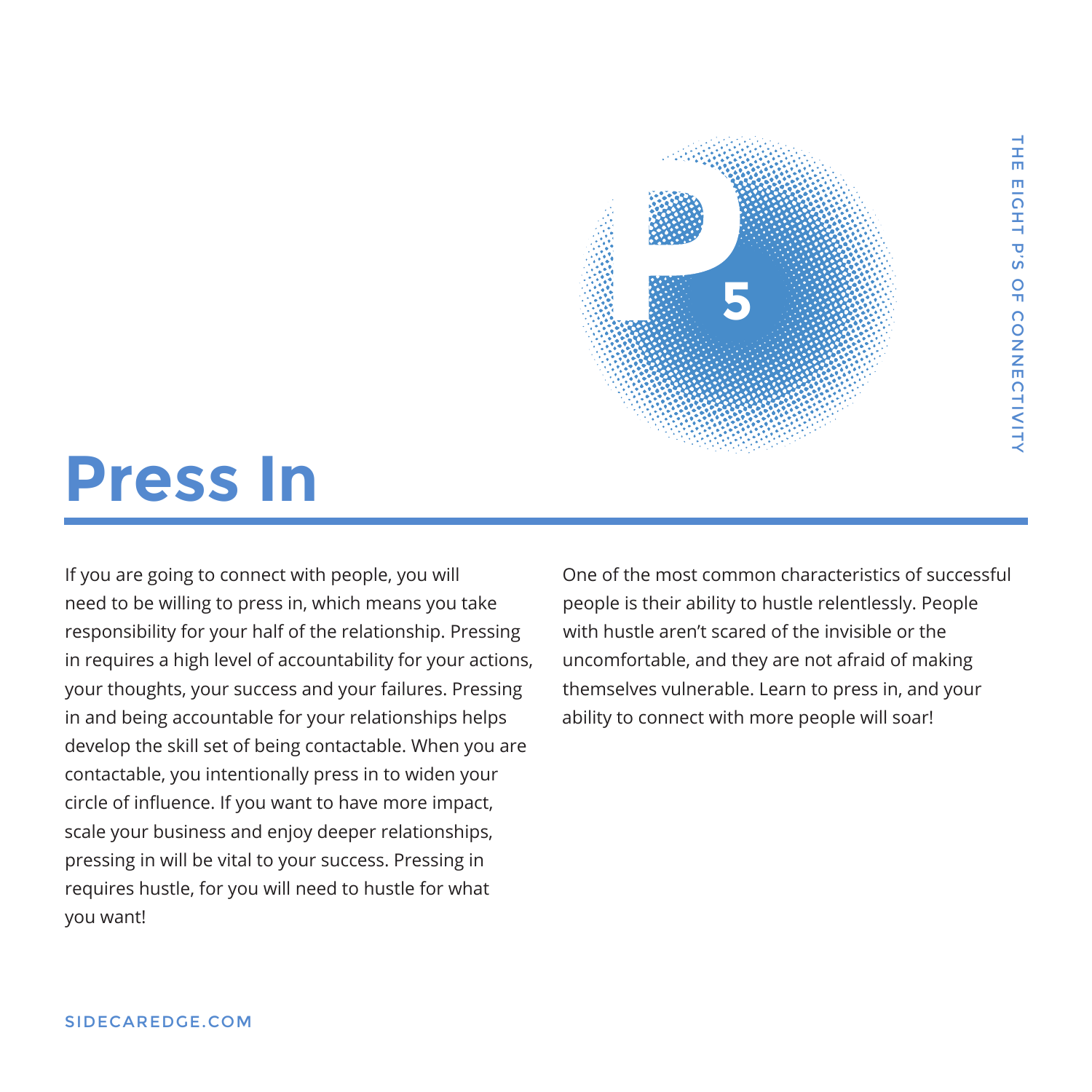<span id="page-7-0"></span>

To pour in requires you to serve and lead with your heart. You must be willing to give above and beyond yourself in order to enhance your connectivity. Become a servant leader in your business, your home, your church and your community, and focus on what you can do to help others. The only way to truly receive is first to give with no strings attached.

One of the best examples of pouring in is when Jesus humbled himself to wash his disciples' feet. He did not have to do this based upon who He was, but He did this act as an example of what true servant leadership looks like. So instead of seeking a title, use Jesus' example, and pick up a towel instead.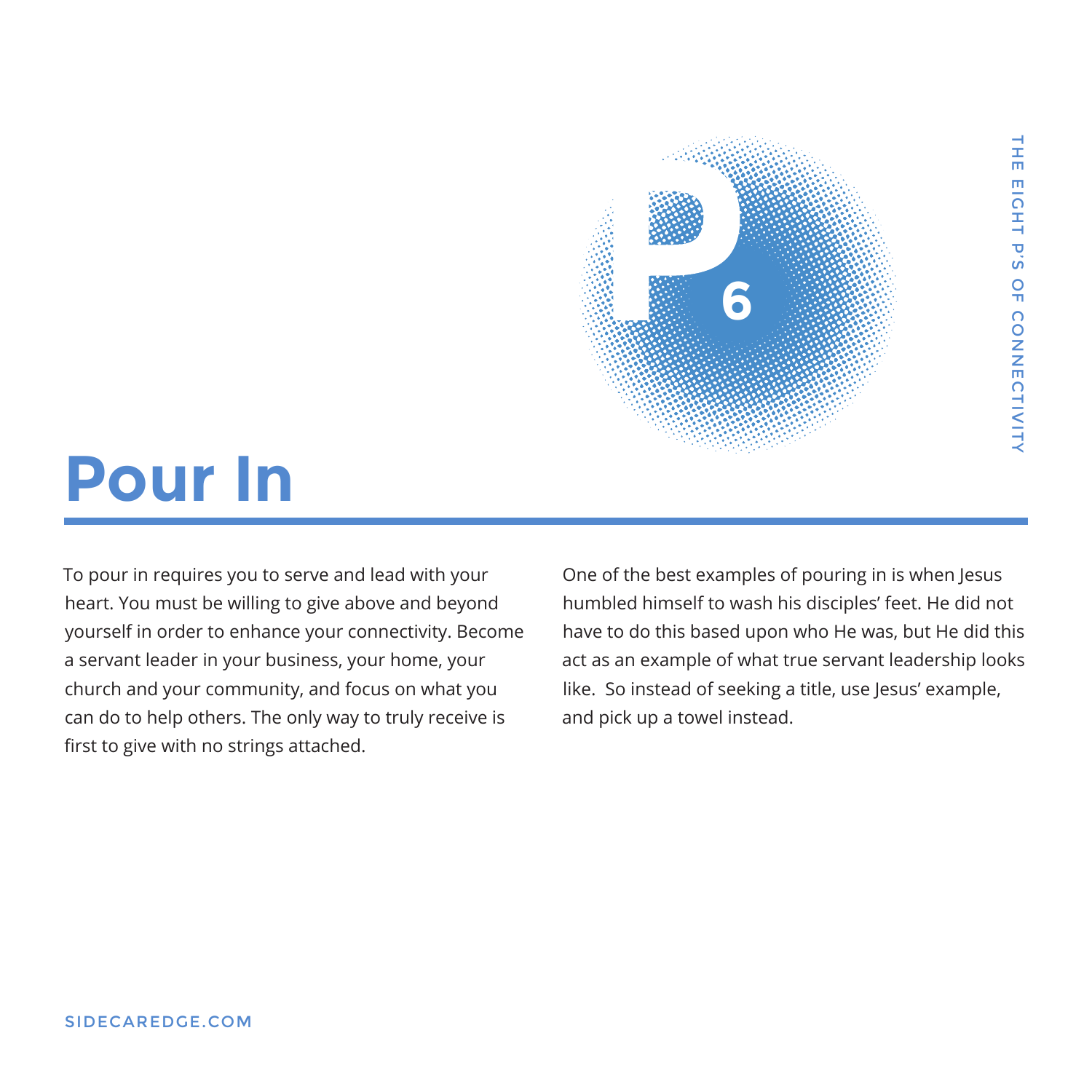<span id="page-8-0"></span>

To increase your connectivity, you will need to prioritize your life. For some of you, this may include adding certain things to your life. However, for most of you, prioritizing requires subtracting the unnecessary things out of your life. Success is about subtracting! Unfortunately, subtracting is much harder than adding. It is easy to pick up something new or try a quick-fix option for eliminating. People experience greater difficulty with shedding something that has been with you forever and has grown into a bad habit.

The concept of essentialism teaches that to increase your impact and connectivity, you must prioritize the items that you truly do well and eliminate the rest from your life.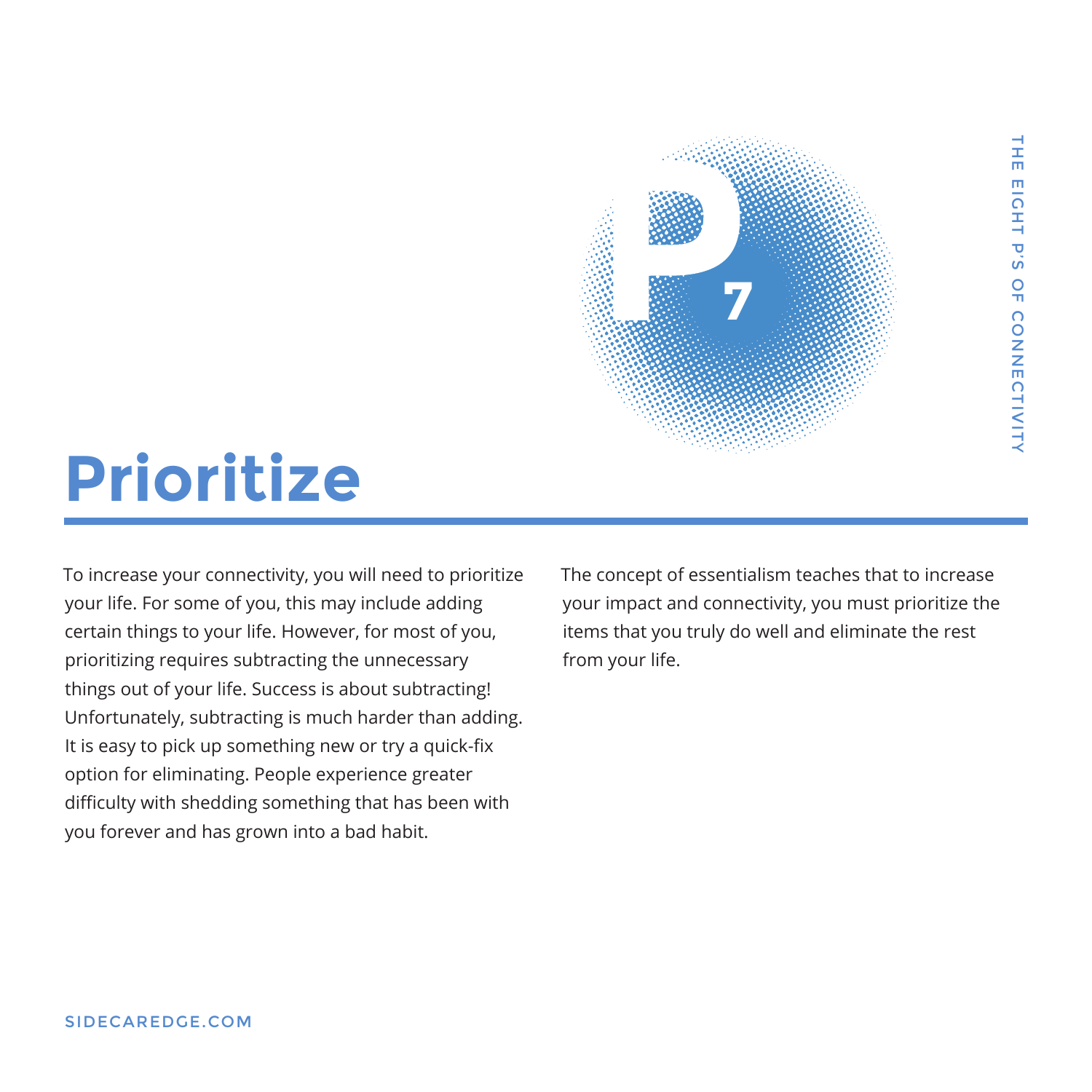**8**

### <span id="page-9-0"></span>**Perform**

We finally get to the connecting. Think of every opportunity you have to connect as a performance, and think of each performance as a dance. Connecting with whomever stands in front of you is your time to shine. You have put the work in, and you are prepared. The only thing left for you to do is dance! Put yourself out there, and display your talent on the grand stage. The performance is a culmination of all the previous principles. This is what you are working toward!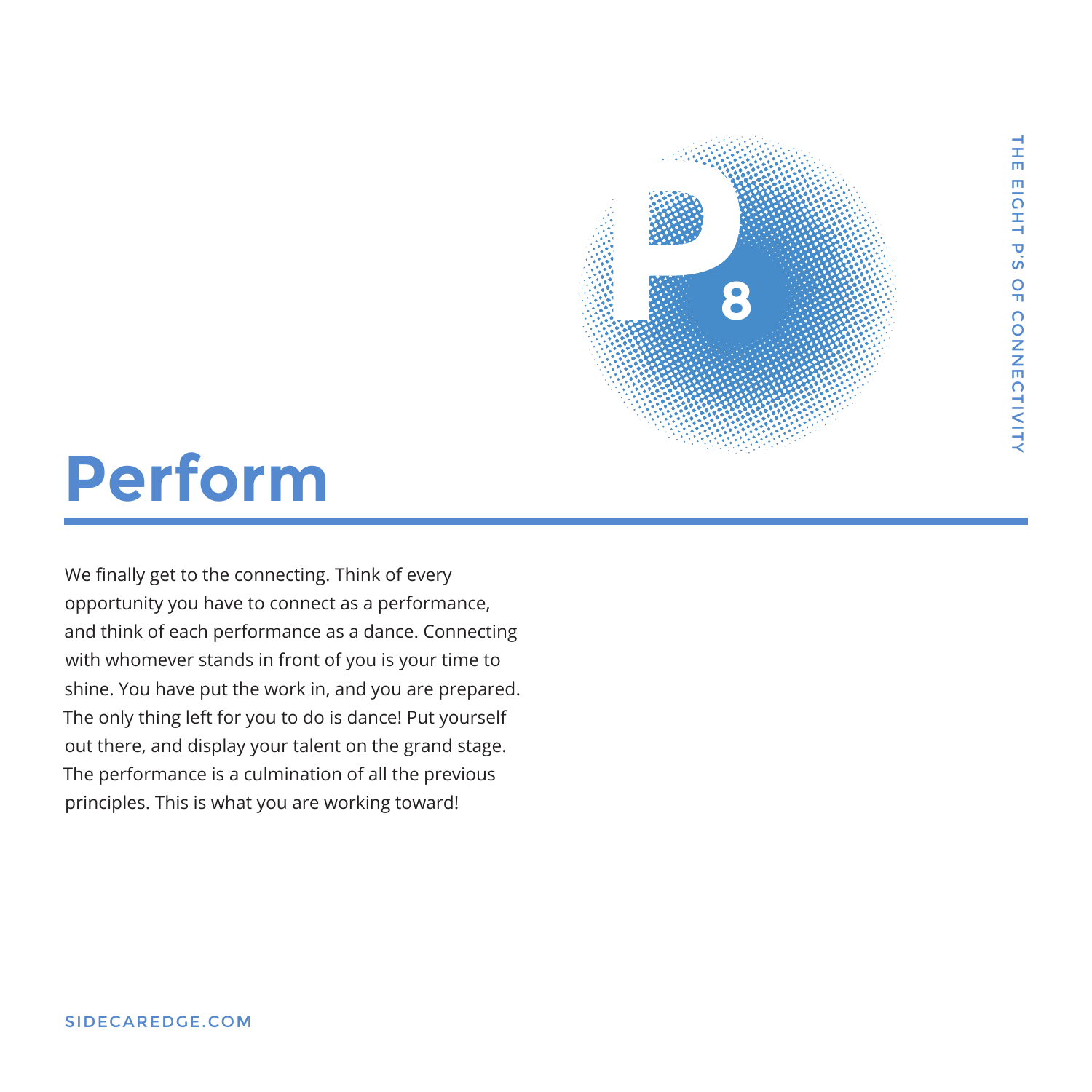## **Connect**

All of these principles will allow you to connect with more people and increase your impact. They will require diligence on your part, and some areas will challenge you more than others. However, if any of these principles inspired you, then you have what it takes. Use that fire inside you to develop yourself into a master communicator. Start connecting so you can change more lives.

Dr. Nathan Unruh CXO SIDECAR

# **SIDECAR**